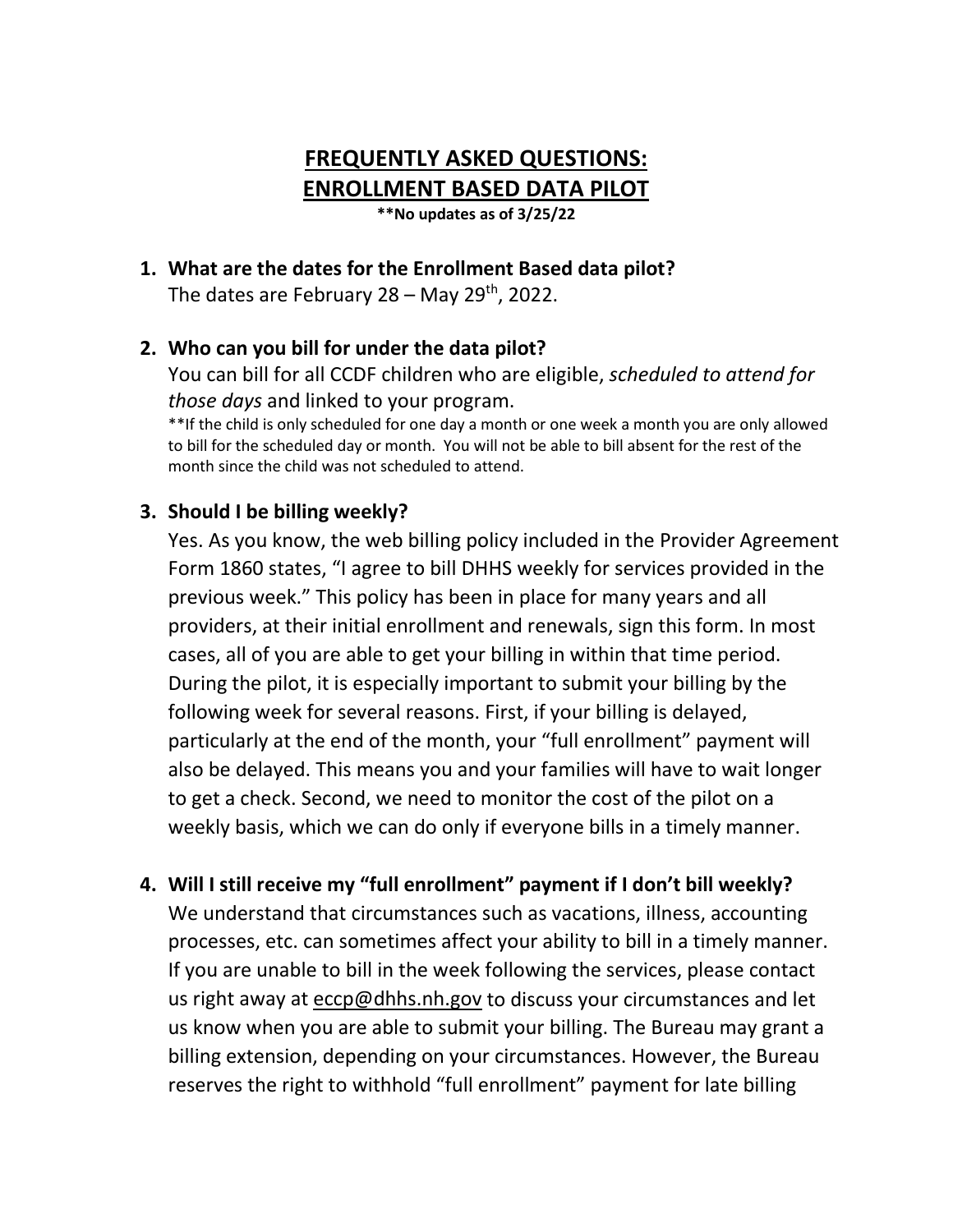#### **5. Will every child receive full authorized payment?**

Yes. Children who make their full authorized hours for the week will receive full authorized payment each week. If the child does not make their full authorized hours for the week, then you will receive a pilot payment at the end of the month.

#### **6. What is full authorized hours for the week?**

Full time: 31+ hours Half Time: 16-30 hours Part Time: 1-15 hours

#### **7. Will I still receive a Remittance Advice?**

Yes, you will. You can find the weekly claims in web billing. Pilot payments remittance advices will come after the query is run to the email on file.

#### **8. Do I still need parent signatures each week?**

We are asking you to **try** and receive signature of the case head (parent or guardian who has the open child care case) each week. After the 3 month pilot program has ended, all attendance sheets must have signatures for auditing purposes.

#### **9. Can I have my parents use an electronic signature?**

Yes, you may use electronic signatures, but pins will not be accepted. All attendance apps have a way to have a parent signature on file. If you are audited you will need to show the times of arrival and departure and the parents electronic signature.

#### **10. Can I bill if my program** *closes* **for vacation?**

Yes, mark the child absent for the days they attend. You will use their estimated time of arrival and departure.

#### **11. Can I bill if my program** *closes* **for COVID related reasons?**

Yes, mark the child absent for the days they attend. You will use their estimated time of arrival and departure.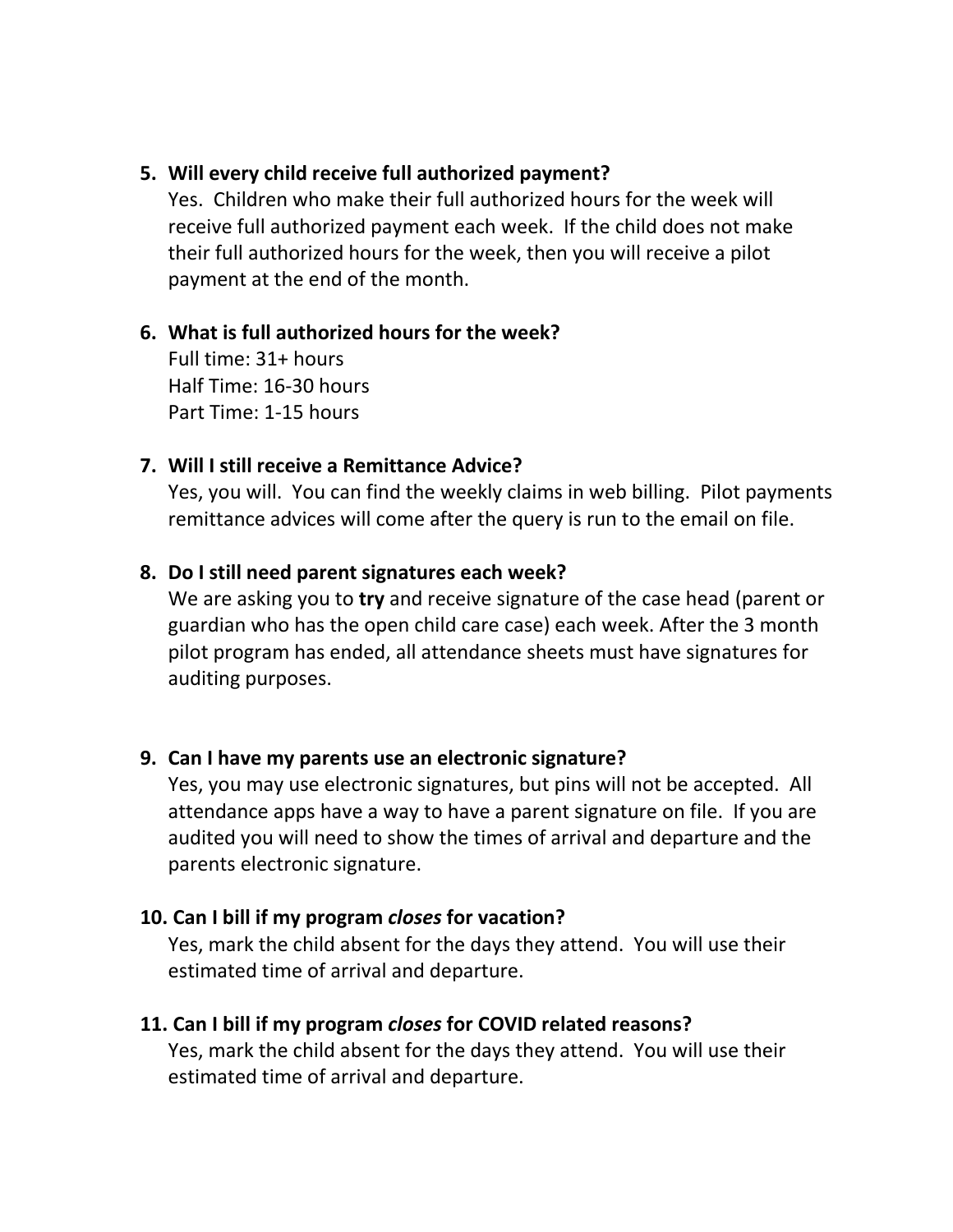# **12. Can I bill if the child is absent all week due to any illness (COVID included) or a family vacation?**

Yes, mark the child absent for the days they attend. You will use their estimate time of arrival and departure.

#### **13. Is there a 10 day time frame for COVID?**

No, during the pilot there is not a 10 day time frame. You may bill as many days absent if the child is scheduled to attend.

## **14. Do I bill on web billing or on COVID spreadsheets if the child is out due to COVID?**

Web billing only for CCDF children

#### **15. If a center is closed, how do I get the signature of the parent?**

Please retrieve signature the following week or the first day the child is in attendance

#### **16. Can I opt out of pilot program?**

No, there is no opting out of the pilot program. If you are enrolled with us and have children eligible there is no opting out.

## **17. If I am an open provider, but have no children linked to me at this time can I still be part of the program?**

No, you need to have children eligible and linked to you.

**18. If a child does not attend every day do I leave the days blank if they are not scheduled?**

Yes, skip over the days they no not attend

**19. What do I do with Saturday and Sunday if we are not open?**

Leave those days blank.

**20. Are my families still responsible for their cost share?** 

Yes.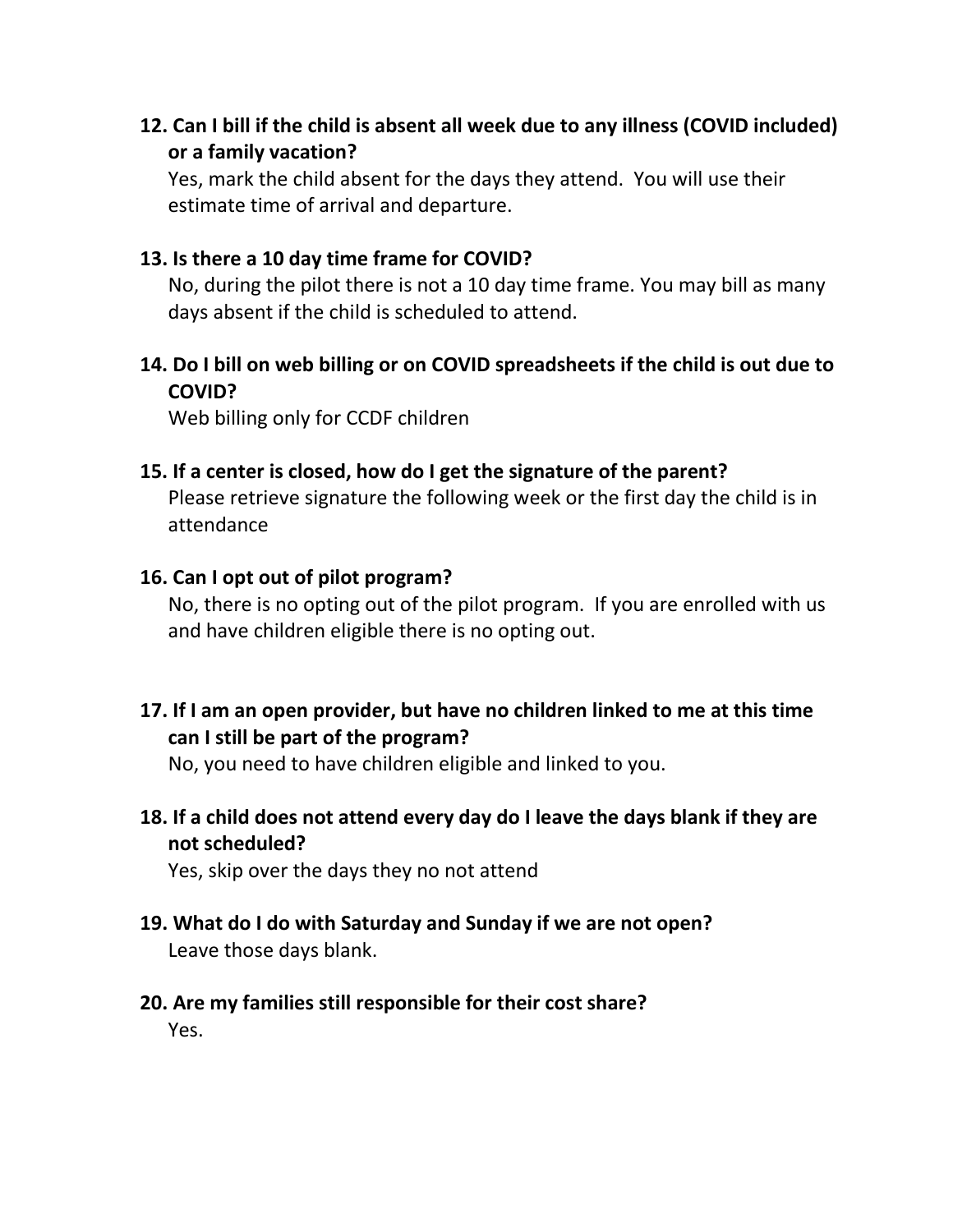**21. Can I still charge the family a copayment (difference of what the state did not pay)?**

Yes.

### **22. Are P&P children part of the pilot?**

No you will bill per usual.

## **23. Do you need to sign up for this program?**

If you are not enrolled as a CCDF provider, then you will need to enroll with us. If you are enrolled already you do not need to do anything else with your enrollment.

# **24. What amount do you put into the Actual Charge Amount box?**

As always this is the amount that you are charging the family for that week you are submitting.

#### **25. What if my program closes due to snow?**

Please put the child's estimated time of arrival and departure and mark them absent.

# **26. Should I be using the closure or training hours during the pilot?**

No, please do not add any hours into your calendars for the 3 months of the pilot. If you have any dates scheduled for the 3 month time frame, please delete them.

# **27. Will the full time school age override still be turned on for April vacation?**  Yes, all eligible school age children will have a full time service level during April vacation break.

# **28. Are absent hours monthly or yearly?**

They are monthly.

# **29. If a child in my program has a Special Needs Differential will I receive the authorized service level differential payment if they are out absent all week?**

Yes, you will receive the Special Needs payment at the end of month included in your pilot payment.